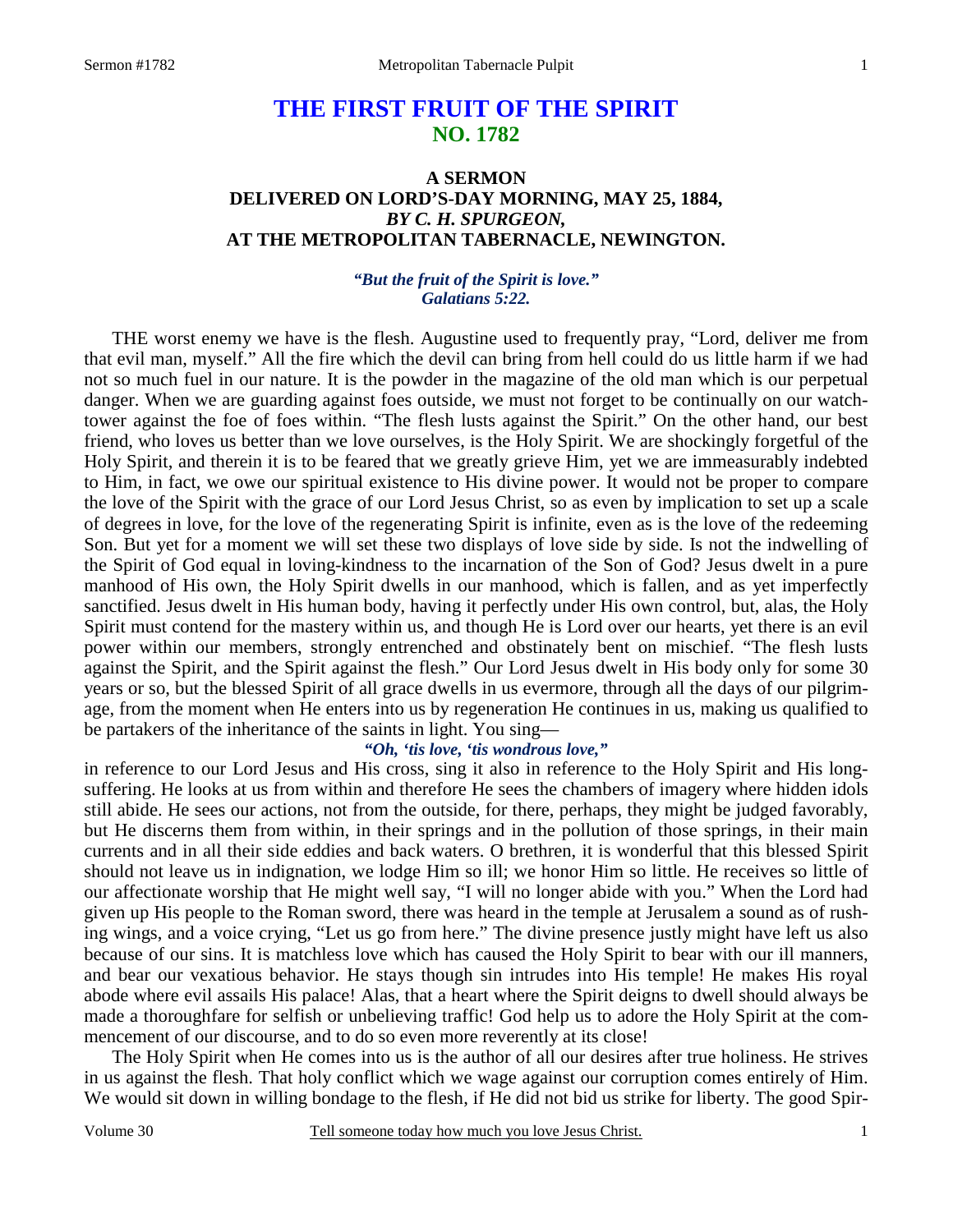it also leads us in the way of life. If we are led of the Spirit, says the apostle, we are not under the law. He leads us by gentle means, drawing us with cords of love, and bands of a man. "He leads me." If we take a single step in the right road, it is because He leads us, and if we have persevered these many years in the way of peace, it is all due to His guidance, even to Him who will surely bring us in and make us to enjoy the promised rest—

#### *"And every virtue we possess, And every victory won, And every thought of holiness, Are His alone."*

The Holy Spirit not only creates the inward contest against sin, and the agonizing desire for holiness, and leads us onward in the way of life, but He remains within us, taking up His residence, and somewhat more, for the text suggests a still more immovable steadfastness of residence in our hearts, since according to the figure, the Spirit strikes root within us. The text speaks of "fruit," and fruit comes only of a rooted abidance, it could not be conceived of in connection with a transient sojourning, like that of a wayfaring man. The stakes and tent pins that are driven into the ground for an Arab's tent bear no fruit, for they do not remain in one place, and inasmuch as I read of the "fruit of the Spirit," I take comfort from the hint, and conclude that He intends to abide in our souls as a tree abides in the soil when fruit is borne by it. Let us love and bless the Holy Spirit! Let the golden altar of incense perfume this earth with the sweet savor of perpetual adoration to the Holy Spirit! Let our hearts heartily sing to Him this solemn doxology—

> *"We give You, sacred Spirit, praise, Who in our hearts of sin and woe Makes living springs of grace arise, And into boundless glory flow."*

**I.** Now, coming to our text, I shall notice the matters contained in it, and the first thing which my mind perceives is A WINNOWING FAN. I would like to be able to use it, but it is far better that it should remain where it is, for "the fan is in *His* hand, and *He* will thoroughly purge His floor." The handle of this winnowing fan is made of the first word of the text, that disjunctive conjunction, that dividing monosyllable, *"But." "But* the fruit of the Spirit is love"!

 That "but" is placed there because the apostle had been mentioning certain works of the flesh, all of which he winnows away like chaff, and then he sets forth in opposition to them "the fruit of the Spirit." If you will read the chapter, you will notice that the apostle has used no less than seventeen words; I might almost say eighteen, to describe the works of the flesh. Human language is always rich in bad words because the human heart is full of the manifold evils which these words denote. Nine words are used here to express the fruit of the Spirit, but to express the works of the flesh—see how many are gathered together!

 The first set of these works of the flesh which have to be winnowed away are *the counterfeits of love to man*. Counterfeited love is one of the vilest things under heaven. That heavenly word, *love,* has been trailed in the mire of unclean passion and filthy desire. The licentiousness, which comes of the worship of Venus, has dared to take to itself a name which belongs only to the pure worship of Jehovah. Now, the works which counterfeit love are these, *"adultery*, fornication, uncleanness, lasciviousness." To talk of "love" when a man covets his neighbor's wife, or when a woman violates the command, "You shall not commit adultery," is little less than sheer blasphemy against the holiness of love. It is not love, but lust, love is an angel, and lust a devil. The purities of domestic life are defiled, and its honors are disgraced when once the marriage bond is disregarded. When men or women talk of religion, and are unfaithful to their marriage covenant, they are base hypocrites. Even the heathen condemned this infamy, let not Christians tolerate it. The next fleshly work is *"fornication,"* which was scarcely censured among the heathen, but is most sternly condemned by Christianity. It is a wretched sign of the times that in these corrupt days some have arisen who treat this crime as a slight offense, and even attempt to provide for its safer indulgence by legislative enactments. Has it come to this? Has the civil ruler become a panderer to the lusts of corrupt minds? Let it not be once named among you, as it becomes saints. *"Uncleanness"* is a third work of the flesh, and it includes those many forms of foul offense which defile the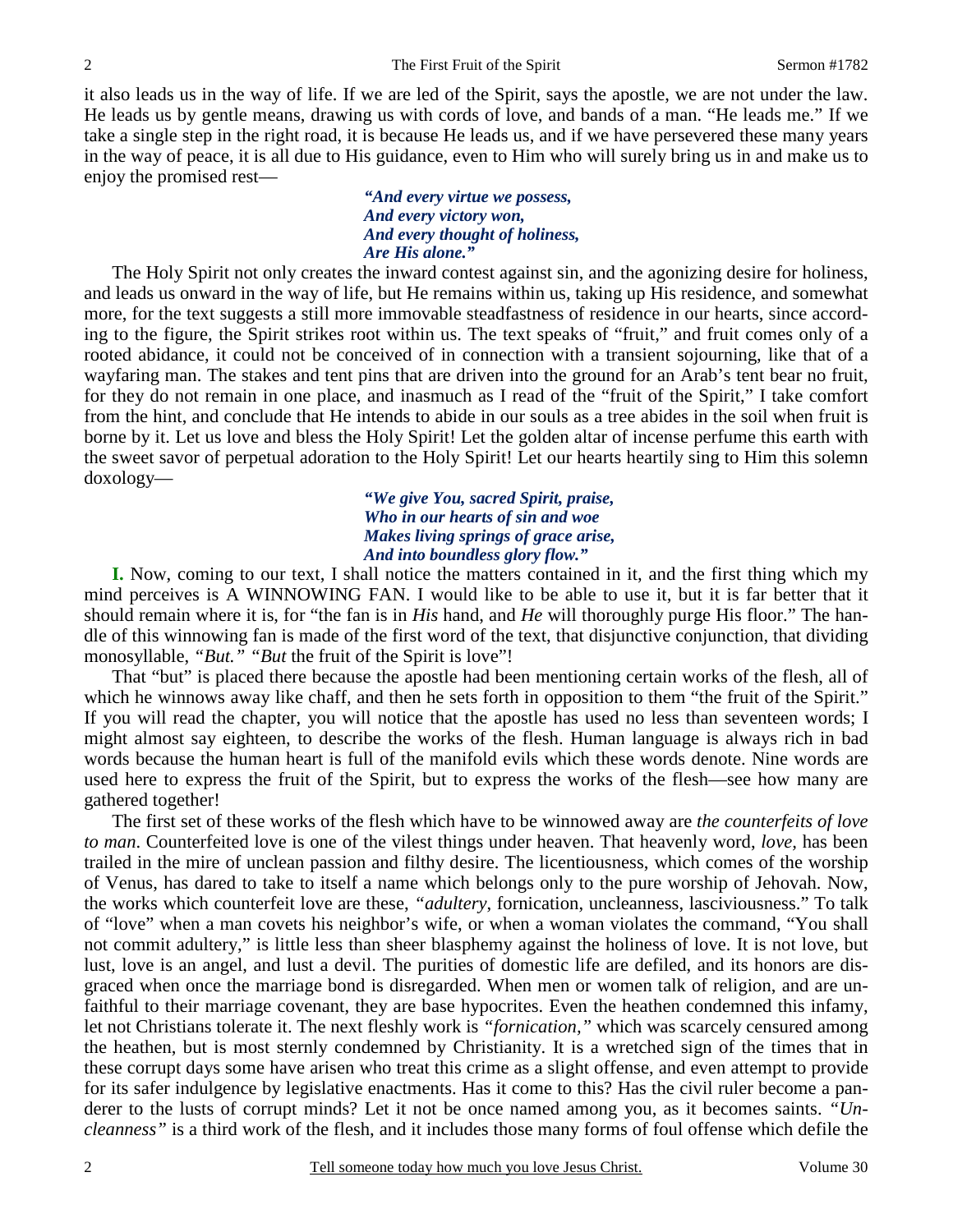body and deprive it of its true honor. We bring up the rear with *"lasciviousness,"* which is the cord which draws on uncleanness, and includes all conversation which excites the passions, all songs which suggest lewdness, all gestures and thoughts which lead up to unlawful gratification. We have sadly much of these evils in these days, not only openly in our streets, but in more secret ways. I loathe the subject. All works of art which are contrary to modesty are here condemned, and the most pleasing poetry if it creates impure imaginations. These unclean things are the works of the flesh in the stage of putridity—the very maggots which swarm within a corrupt soul. Bury these rotten things out of our sight! I do but uncover them for an instant that a holy disgust may be caused in every Christian soul, and that we may flee from them as from the breath of pestilence. Yet remember, O you that think yourselves pure, and imagine you would never transgress so badly, that even into these loathsome and abominable criminalities high professors have fallen, yes, and sincere believers trusting in themselves have slipped into this ditch, from where they have escaped with infinite sorrow, to go with broken bones the rest of their pilgrimage. Alas, how many who seemed to be clean escaped from pollution have so fallen that they have had to be saved so as by fire! Oh, may we keep our garments unspotted by the flesh, and this we cannot do unless it is in the power and energy of the Spirit of holiness. He must purge these evils from us, and cause His fruit to so abound in us that the deeds of the flesh shall be excluded forever.

 The winnowing fan is used next against the *counterfeits of love to God.* I refer to the falsities of superstition—"Idolatry and witchcraft"—"but the fruit of the Spirit is love." Alas, there are some that fall into *idolatry,* for they trust in an arm of flesh, and exalt the creature into the place of the Creator, "their God is their belly, and they glory in their shame." The golden calf of wealth, the silver shrines of craft, the goddess of philosophy, the Diana of fashion, the Moloch of power, these are all worshipped instead of the living God. Those who profess to reverence the true God, yet too generally worship Him in ways which He has not ordained. Thus says the Lord, "You shall not make unto you any graven image, or any likeness of anything that is in heaven above, or that is in the earth beneath, or that is in the water under the earth: you shall not bow down yourself to them, nor serve them." Yet we have Christians (so called) who say they derive help in the exercise of devotion from images and pictures. See how their places of assembly are rendered gaudy with pictures, and images, and things which savor of old Rome. What idolatry is openly carried on in certain buildings belonging to the National Church! What sensuous worship is now approved! Men cannot worship God nowadays unless their eyes, and ears, and noses are gratified. When these senses of the flesh are pleased, they are satisfied with themselves, "but the fruit of the Spirit is love." Love is the most perfect architecture, for "love builds up;" love is the sweetest music, for without it we become as a sounding brass or a tinkling cymbal; love is the choicest incense, for it is a sacrifice of sweet smell; love is the most fit vestment—"Above all things put on charity, which is the bond of perfectness." Oh, that men would remember that the fruit of the Spirit is not the finery of the florist, the sculptor, or the milliner, but the love of the heart. It ill becomes us to make that gaudy which should be simple and spiritual. The fruit of the Spirit is not idolatry—the worship of another god or of the true God after the manner of will worship. No, that fruit is obedient love to the only living God.

*"Witchcraft,"* too, is a work of the flesh. Under this head we may rightly group all that prying into the unseen, that rending of the veil which God has hung up, that interfering with departed spirits, that necromancy which calls itself spiritualism, and pays court to familiar spirits and demons—this is no fruit of the Spirit, but the fruit of a bitter root. Brother and sister Christians, modern witchcrafts and wizardry are to be abhorred and condemned, and you will be wise to keep clear of them, trembling to be found acting in concert with those who love darkness rather than light, because their deeds are evil. Idolatry and witchcraft are caused by a lack of love to God, and they are evidences that the Spirit's life is not in the soul. When you come to love God with all your heart, you will not worship God in ways of your own devising, but you will ask, "How shall I draw near unto the most high God?" and you will take your direction from the Lord's inspired word. The service which He prescribes is the only service which He will accept. The winnowing fan is at work now, I wonder whether it is operating upon any here present?

 But next, this great winnowing fan drives away with its *"but"* all *the forms of hate*. The apostle mentions *"hatred,"* or a habitual enmity to men, usually combined with a selfish esteem of one's own person. Certain men cherish a dislike to everybody who is not of their clique, while they detest those who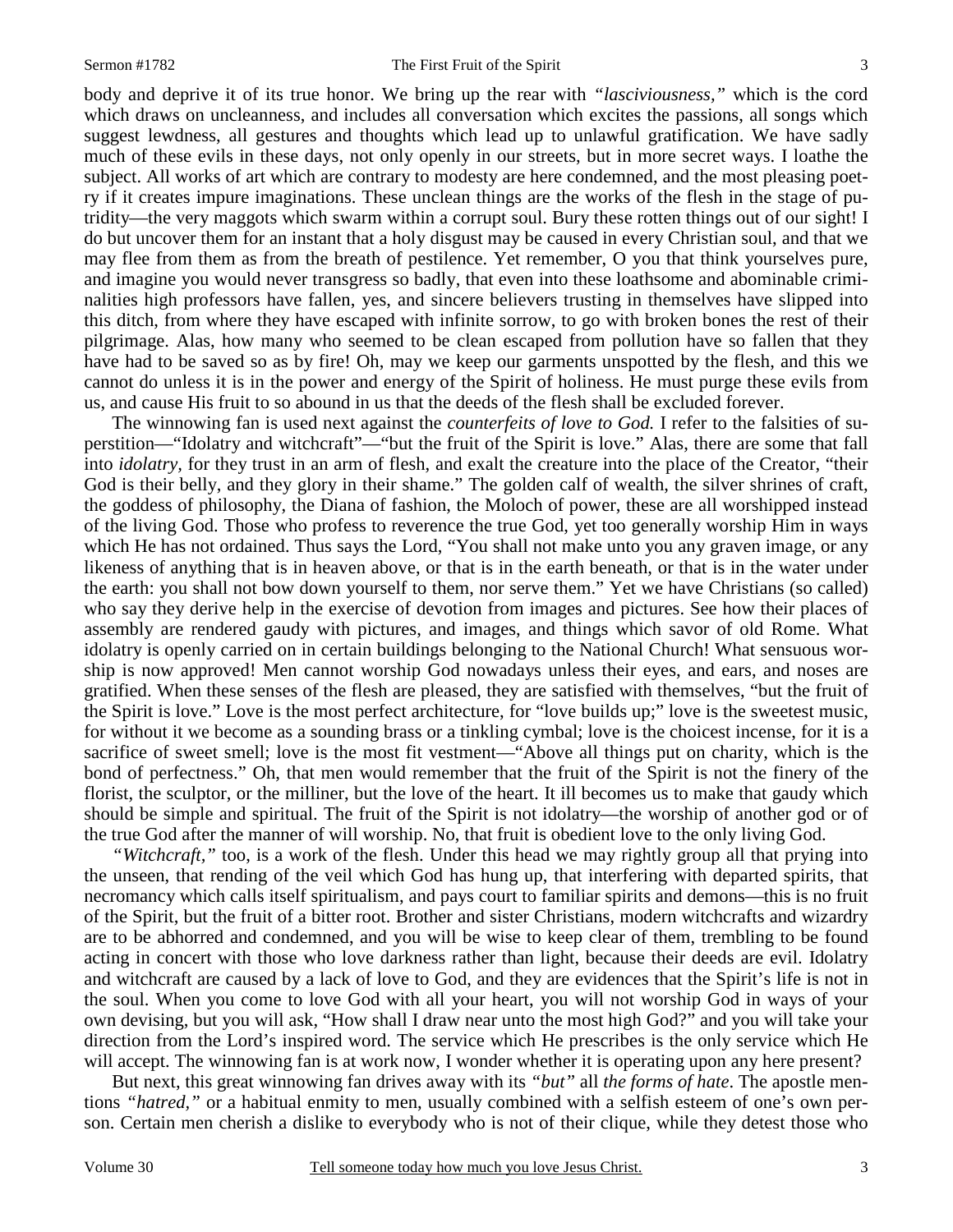oppose them. They are contemptuous to the weak ready to take offense, and care little whether they give it or not. They delight to be in minorities of one, and the more wrong-headed and pugnacious they can be, the more are they in their element. *"Variance,"* too, with its perpetual dislikes, bickering, and quarrelling, is a work of the flesh. Those who indulge in it are contrary to all men, pushing their angles into everybody's eyes, and looking out for occasions of fault-finding, and strife. *"Emulations"—*that is, jealousy. Jealousy in all its forms is one of the works of the flesh. Is it not cruel as the grave? There is a jealousy which sickens if another is praised, and pines away if another prospers. It is a venomous thing, and stings like an adder. It is a serpent by the way, biting the horse's heels, so that his rider falls backward. "Wrath" is another deed of the flesh. I mean the fury of angry passion, and all the madness which comes of it. "But I am a man of very quick temper," says one. Are you a Christian? If so, you are bound to master this evil force, or it will ruin you. If you were a saint of God to the very highest degree in all but in this one point, it would pull you down, yes, at any moment an angry spirit might make you say and do that which would cause you life-long sorrow. *"Strife"* is a somewhat milder, but equally mischievous, form of the same evil, if it burns not quite so fast and furiously, yet it is a slow fire kindled by the same flame of hell as the more ardent passion. The continual love of contention, the morbid sensitiveness, the overbearing regard to one's own dignity, which join together to produce strife, are all evil things. What is the proper respect which is due to poor creatures like us? I suppose that if any one of us got our "proper respect," we would not like it long, we would think that bare justice was rather scant in its appreciation. We desire to be flattered when we cry out for "proper respect." Respect, indeed! Why, if we had our just due, we would be in the lowest hell! Then our apostle mentions *"seditions,"* which occur in the state, the church, and the family. As far as our church life is concerned, this evil shows itself in an opposition to all sorts of authority or law. Any kind of official action in the church is to be railed at because it is official. Rule of any sort is objected to because each man desires to have the preeminence, and will not be second. God save us from this evil leaven! *Heresy* is that kind of hate which makes every man set up to create his own religion, write his own bible, and think out his own gospel. We have heard of "Every man his own lawyer," and now we are coming to have "Every man his own god, every man his own bible, every man his own instructor." After this work of the flesh, comes *"Envying,"* not so much the desire to enrich one's self at another's expense, as a wolfish craving to impoverish him, and pull him down for the mere sake of it. This is a very acrid form of undiluted hate, and leaves but one stronger form of hate. To desire another's dishonor merely from envy of his superiority is simply devilish, and is a sort of murder of the man's best life. The list is fitly closed by *"murders"—*a suitable cornerstone to crown this diabolical edifice, for what is hate but murder? And what is murder but hate bearing its full fruit? He who does not love has within him all the elements that make a murderer. If you have not a general feeling of benevolence towards all men, and a desire to do them good, the old spirit of Cain is within you, and it only needs to be unrestrained and it will strike the fatal blow, and lay your brother dead at your feet. God save you, men and brethren, every one of you, from the domination of these dark principles of hate, which are the works of the flesh in its corruption. "But the fruit of the Spirit is love."

 Next time you begin to boil over with wrath, think you feel a hand touching you and causing you to hear a gentle voice whispering, "But the fruit of the Spirit is love." Next time you say, "I will never speak to that man again, I cannot stand him," think you feel a fresh wind fanning your fevered brow, and hear the angel of mercy say, "But the fruit of the Spirit is love." Next time you are inclined to find fault with everybody, and set your brethren by the ears, and create a general scuffle, I pray you let the chimes ring out, "But the fruit of the Spirit is love." If you wish to find fault, it is easy to do so, you may begin with me and go down to the last young member that was admitted into the church, and you will not have to look long before you can spy out something which needs improvement. But to what end will you pick holes in our coats? Whenever you are bent on the growling business, pause awhile and hear the Scripture admonish you, "The fruit of the Spirit is love." When you become indignant because you have been badly treated, and you think of returning evil for evil, remember this text, "The fruit of the Spirit is love." "Ah," you say, "it was shameful!" Of course it was, and therefore do not imitate it, do not render railing for railing, but contrariwise blessing, for "the fruit of the Spirit is love."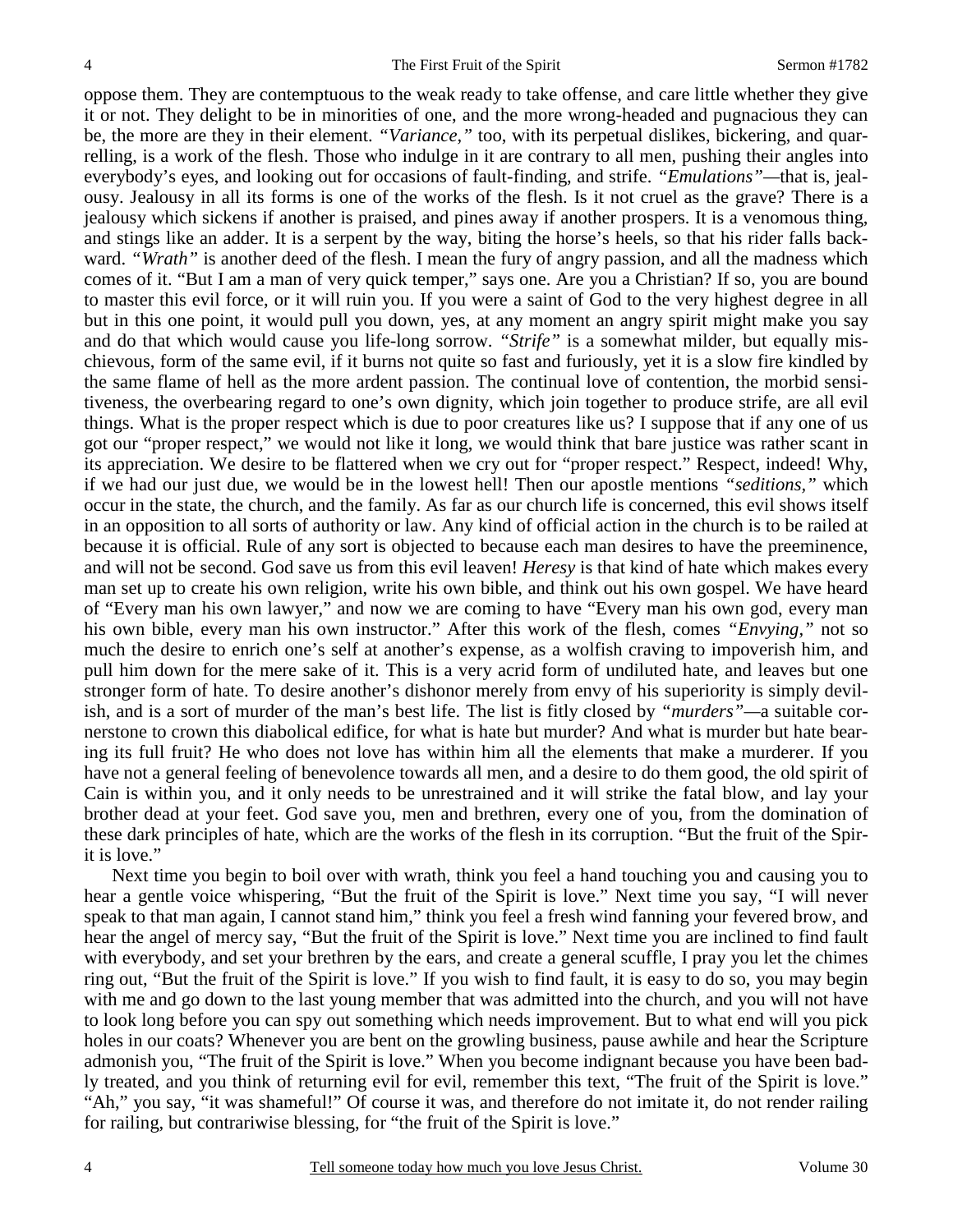#### Sermon #1782 The First Fruit of the Spirit 5

The winnowing fan is at work: God blow your chaff away, brethren, and mine, too!

 The next thing which the winnowing fan blows away is *the excess of self-indulgence— "*drunkenness, reveling and such like." Alas, that Christian people should ever need to be warned against these animal offenses, and yet they do need it. The wine cup still has its charms for professors. Nor is this all, it is not merely that you drink to excess, but you may eat to excess, or clothe your body too sumptuously, or there may be some other spending of money upon your own gratification which is not according to sober living. Drunkenness is one of those trespasses of which Paul says, "they which do such things shall not inherit the Kingdom of God." The reveling which makes night hideous with its socalled songs—call them howling and you are nearer the mark—the reveling which spends hour after hour in entertainment which heats the blood, and hardens the heart, and chases away all solid thought, is not for us who have renounced the works of darkness, for us there is a better joy, namely, to be filled with the Spirit, and "the fruit of the Spirit is love."

**II.** The second thing which I see in the text is A JEWEL—that jewel is *love*. "The fruit of the Spirit is love." What a priceless diamond this is! It is altogether incalculable in value. What a heavenly grace love is! It has its center in the heart, but its circumference sweeps, like omnipresence, around everything! Love is a grace of boundless scope. We love God; it is the only way in which we can fully embrace Him. We can love the whole of God, but we cannot know the whole of God. Yes, we love God, and even love that part of God which we cannot comprehend or even know. We love the Father as He is. We love His dear Son as He is. We love the ever-blessed Spirit as He is. Following upon this, for God's sake we love the creatures He has made. It is true, in a measure that—

## *"He prays best that loves best Both man and bird and beast."*

Every tiny fly that God has made is sacred to our souls as God's creature. Our love climbs to heaven, sits among the angels, and soon bows among them in lowliest attitude, but in due time our love stoops down to earth, visits the haunts of depravity, cheers the attics of poverty, and sanctifies the dens of blasphemy, for it loves the lost. Love knows no outcast London, it has cast out none. It talks not of the "lapsed masses," for none have lapsed from its regard. Love hopes good for all, and plans good for all, while it can soar to glory it can descend to sorrow.

 Love is a grace which has to do with eternity, for we shall never cease to love Him who first loved us. But love has also to do with this present world, for it is at home in feeding the hungry, clothing the naked, nursing the sick, and liberating the slave. Love delights in visiting the fatherless and the widows, and thus it earns the tribute—"I was hungry, and you gave Me meat: I was thirsty, and you gave Me drink: I was a stranger, and you took Me in: naked, and you clothed Me: I was sick, and you visited Me: I was in prison, and you came unto Me." Love is a very practical, home-spun virtue, and yet it is so rich and rare that God alone is its author. None but a heavenly power can produce this fine linen; the love of the world is sorry stuff.

 Love has to do with friends. How fondly it nestles in the parental bosom! How sweetly it smiles from a mother's eyes! How closely it binds two souls together in marriage bonds! How pleasantly it walks along the ways of life, leaning on the arm of friendship! But love is not content with this, she embraces her enemy, she heaps coals of fire upon her adversary's head, she prays for them that despitefully use her and persecute her. Is not this a precious jewel, indeed? What earthly thing can be compared to it?

 You must have noticed that in *the list of the fruits of the Spirit it is the first—*"The fruit of the Spirit is love." It is first because in some respects it is best; first, because it leads the way; first, because it becomes the motive principle and stimulant of every other grace and virtue. You cannot conceive of anything more forceful and more beneficial, and therefore it is the first. But *see what follows at its heels*. Two shining ones attend it like maids of honor, waiting upon a queen. "The fruit of the spirit is love, joy, peace," he that has love has joy and peace. What choice companions! To love much is to possess a deep delight, a secret cellar of the wine of joy which no man may otherwise taste. He that loves is like to God, who is the God of peace. Truly the meek and loving shall inherit the earth, and delight themselves in the abundance of peace. He is calm and quiet whose soul is full of love. In his boat the Lord stands at the helm, saying to the winds and waves, "Peace; be still!" He that is all love, though he may have to suffer,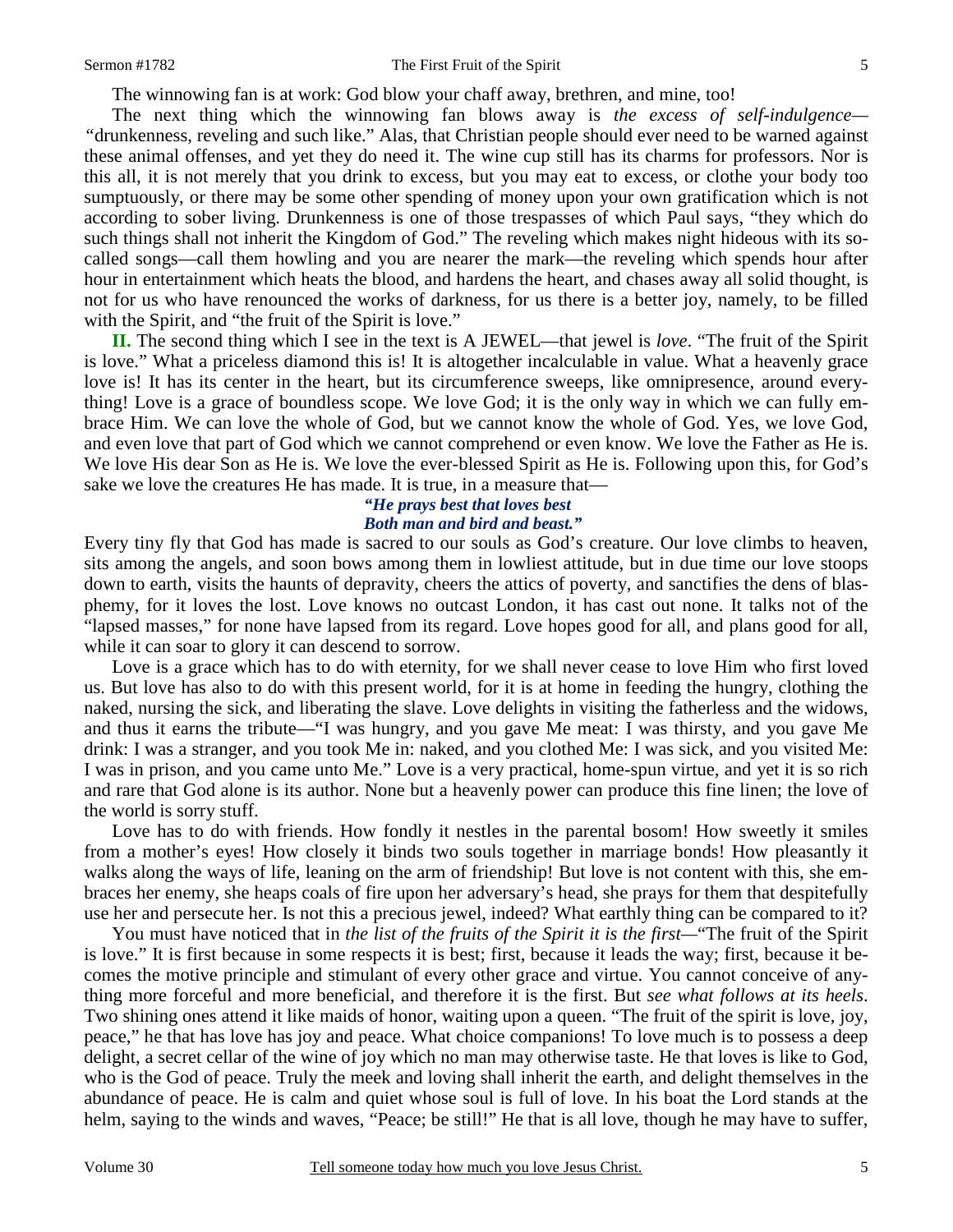yet shall count it all joy when he falls into different trials. See then what a precious jewel it is that has so many shining brilliants set at its side.

 Love has this for its excellence, that it fulfils the whole law; you cannot say that of any other virtue. Yet, while it fulfils the whole law, it is not legal. Nobody ever loved because it was demanded of him; a good man loves because it is his nature to do so. Love is free—it blows where it will, like the Spirit from which it comes. Love, indeed, is the very essence of heart liberty. It may well be honored, for while it is a true grace of the gospel, it nevertheless fulfils the whole law. If you would have law and gospel sweetly combined, you have it in the fruit of the Spirit, which is love.

 Love, moreover, is Godlike, for God is love. Love it is which prepares us for heaven, where everything is love. Come, sweet Spirit, and rest upon us till our nature is transformed into the divine nature by our becoming burning flames of love. Oh, that it were so with us this very day!

 Mark, beloved, that the love we are speaking of is not a love which comes out of men on account of their natural constitution. I have known persons, who are tenderly affectionate by nature, and this is good, but it is not spiritual love, it is the fruit of nature and not of grace. An affectionate disposition is admirable, and yet it may become a danger, by leading to inordinate affection, a timid fear of offending, or an idolatry of the creature. I do not condemn natural amiability, on the contrary, I wish that all men were naturally amiable, but I would not have any person think that this will save him, or that it is a proof that he is renewed. Only the love which is the fruit of the Spirit may be regarded as a mark of grace. Some people, I am sorry to say, are naturally sour, they seem to have been born at the season of crabapples, and to have been fed on vinegar. They always take a fault-finding view of things. They never see the sun's splendor, and yet they are so clear-sighted as to have discovered his spots. They have a great specialty of power for discerning things which it was better not to see. They do not remember that the earth has proved steady and firm for centuries, but they have a lively recollection of the earthquake, and they quake even now as they talk about it. Such as these have need to cry for the indwelling of the Spirit of God, for if He will enter into them His power will soon overcome the tendency to sourness, for "the fruit of the Spirit is love." Spiritual love is nowhere found without the Spirit, and the Spirit is nowhere dwelling in the heart unless love is produced. So much for this jewel!

**III.** I see in the text a third thing and that is A PICTURE, a rich and rare picture painted by a Master, the great designer of all things beautiful, the divine spirit of God. What does He say? He says, "The fruit of the Spirit is love." We have seen many fine pictures of fruit, and here is one. The great artist has sketched fruit which never grow in the gardens of earth till they are planted by the Lord from heaven. Oh, that every one of us might have a vineyard in his bosom, and yield abundance of that love which is "the fruit of the Spirit."

What does this mean? "Fruit," how is love a fruit? The metaphor shows that love is a thing which comes out of life. You cannot fetch fruit out of a dead post. The pillars which support these galleries have never yielded any fruit, and they never will, they are of hard iron, and no life-sap circulates within them. A dead tree brings forth no fruit. God implants a spiritual life in men, and then out of that life love comes, as the fruit of the Spirit.

 Love appears as a growth. Fruit does not start perfectly ripe at once from the tree. First a flower comes; then a tiny formation which shows that the flower has set. Then a berry appears, but it is very sour. You may not gather it. Leave it alone a little while, and allow the sun to ripen it. By and by it fills out, and there you have the apple in the full proportions of beauty, and with a mellow flavor which delights the taste. Love springs up in the heart, and increases by a sure growth. Love is not produced by casting the mind in the mold of imitation, or by fastening the grace to a man's manner as a thing outside of him. Little children go to a shop where their little tastes are considered, and they buy sticks upon which cherries have been tied, but everybody knows that they are not the fruit of the sticks, they are merely bound upon them. And so have we known people who have borrowed an affectionate mannerism and a sweet style, but they are not natural to them, they are not true love. What sweet words! What dainty phrases! You go among them and at first you are surprised with their affection, you are a *"dear* sister" or a *"dear* brother," and you hear a *"dear* minister," and you come to the *"dear* Tabernacle," and sing *dear* hymns to those *dear* old tunes. Their talk is so sweet, that it is just a little sticky, and you feel like a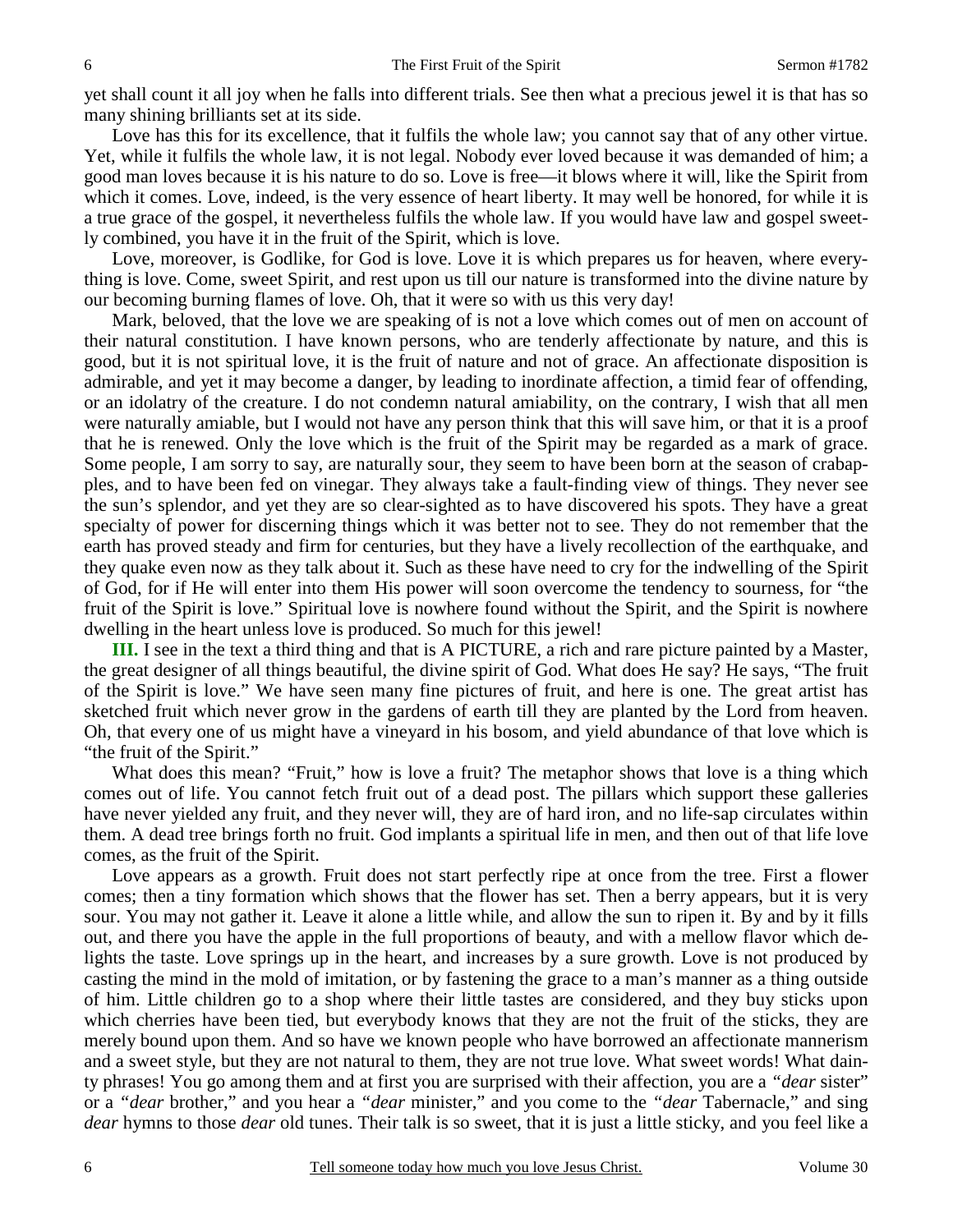fly which is being caught in molasses. This is disgusting, it sickens one. Love is a fruit of the Spirit, it is not something assumed by a man, but something growing out of his heart. Some men sugar their conversation very largely with pretentious words because they are aware that the fruit it is made of is unripe and sour. In such a case their sweetness is not affection but affectation. But true love, real love for God and man, comes out of a man because it is in him, worked within by the operation of the Holy Spirit, whose fruit it is. The outcome of regenerated manhood is that a man lives no longer unto himself but for the good of others.

 Fruit again calls for care. If you have a garden you will soon know this. We had a profusion of flowers upon our pear trees this year, and for a few weeks the weather was warm beyond the usual heat of April, but nights of frost followed and cut off nearly all the fruit. Other kinds of fruit which survived the frost are now in danger from the dry weather which has developed an endless variety of insect blight so that we wonder whether any of it will survive. If we get over this trial and the fruit grows well we shall yet expect to see many apples fall before autumn, because a worm has eaten into their hearts and effectually destroyed them. So is it with Christian life. I have seen a work for the Lord prospering splendidly, like a fruitful vine, when suddenly there has come a frosty night and fond hopes have been nipped, or else new notions, and wild ideas have descended like insect blights and the fruit has been spoiled. Or if the work has escaped these causes of damage, some immorality in a leading member, or a quarrelsome spirit, has appeared unawares like a worm in the center of the apple, and down it has fallen never to flourish again. "The fruit of the Spirit is love." You must take care of your fruit if you wish to have any laid up in store at the end of the year. And so must every Christian be very watchful over the fruit of the Spirit, lest in any way it should be destroyed by the enemy.

 Fruit is the reward of the husbandman and the crown and glory of the tree. The Lord crowns the year with His goodness by giving fruit in due season, and truly the holy fruit of love is the reward of Jesus and the honor of His servants.

 How sweet is the fruit of the Spirit! I say "fruit" and not fruits, for, the text says so. The work of the Spirit is one, whether it is known by the name of love, or joy, or peace, or meekness, or gentleness, or temperance. Moreover, it is constant; the fruit of the Spirit is borne continually in its season. It is reproductive, for the tree multiplies itself by its fruit, and Christianity must be spread by the love and joy and peace of Christians. Let the Spirit of God work in you, dear brethren, and you will be fruitful in every good work, doing the will of the Lord, and you will rear others like you, who shall, when your time is over, occupy your place, and bring forth fruit to the great Husbandman.

**IV.** Lastly, you see in my text A CROWN. "The fruit of the Spirit is love." Let us make a diadem out of the text, and lovingly set it upon the head of the Holy Spirit, because He has produced in the people of God this precious thing which is called "Love."

 How comes heavenly love into such hearts as yours and mine? It comes, first, because the Holy Spirit has given us a new nature. There is a new life in us that was not there when we first came into the world, and that new life lives and loves. It must love God who has created it, and man who is made in His image. It cries, "My Father," and the essence of that word, "My Father," is love.

 The Spirit of God has brought us into new relationships. He has given us the spirit of adoption towards the Father. He has made us to feel our brotherhood with the saints, and to know our union with Christ. We are not in our relationships what we used to be, for we were "heirs of wrath even as others"; but now we are "heirs of God, joint heirs with Jesus Christ," and consequently we cannot help loving, for love alone could make the new relation to be fully enjoyed.

 The blessed Spirit has also brought us tender new obligations. We were bound to love God and serve Him as creatures, but we did not do it, now the Holy Spirit has made us to feel that we are debtors to infinite love and mercy through redemption. Every drop of Jesus' blood cries to us to love, every groan from yonder dark Gethsemane cries love. The Spirit of God works in us, so that every splinter of yonder cross moves us to love. The love of Christ constrains us, we must love, for the Spirit has taken of the things of the loving Christ and has revealed them to us.

 The Spirit of God has so entered into us that He has caused love to be our delight. What a pleasure it is when you can preach a sermon full of love to those to whom you preach it or when you can visit the